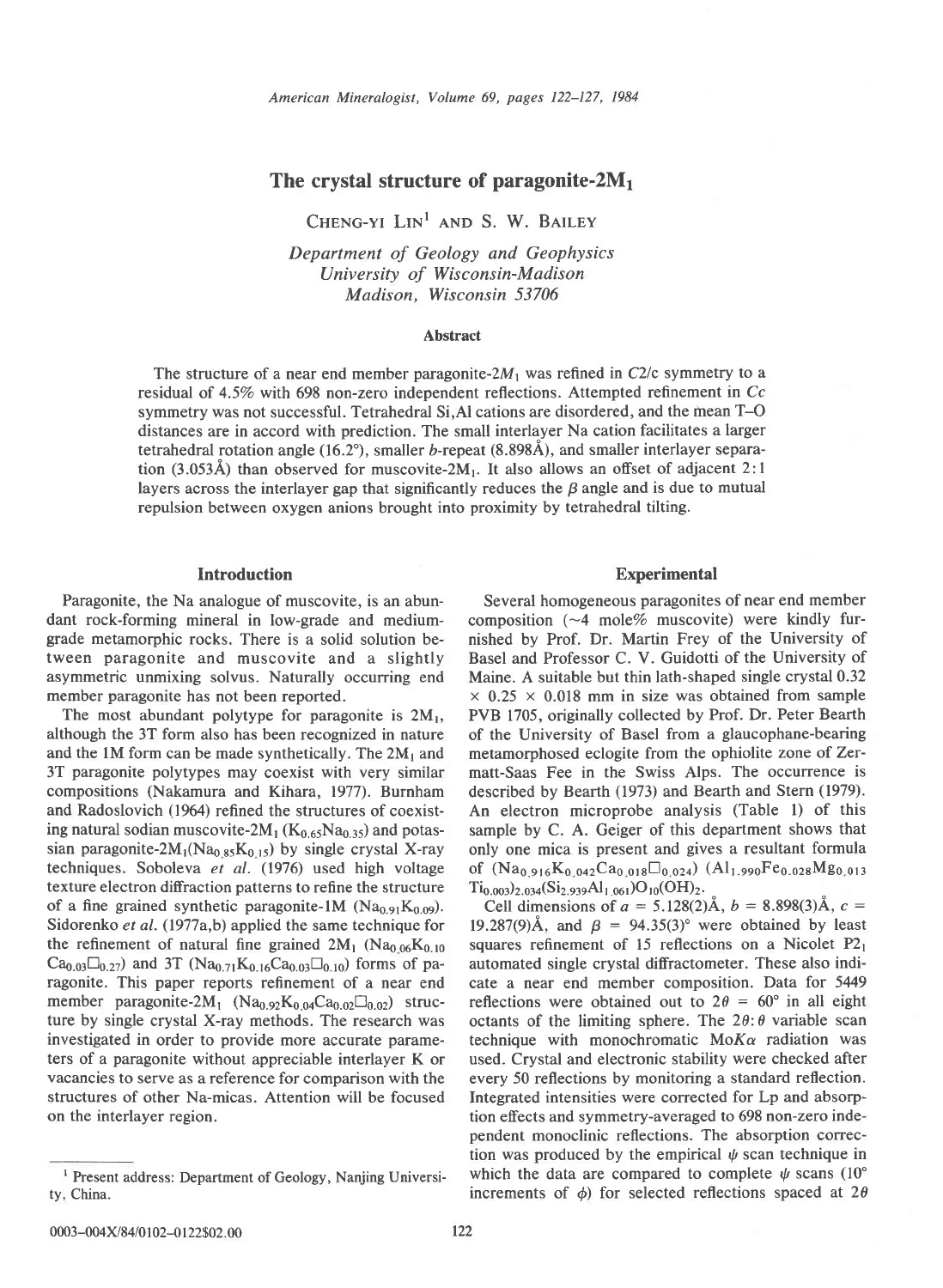|                               | ı.    | $\mathbf{z}$ | 3     | 4     | mean   | atoms            |       |  |       |
|-------------------------------|-------|--------------|-------|-------|--------|------------------|-------|--|-------|
| 510 <sub>2</sub>              | 46.10 | 45.90        | 45.36 | 46.45 | 45.953 | Si               | 2.939 |  |       |
|                               |       |              |       |       |        | AlIV             | 1.061 |  | 4.00  |
| A1203                         | 40.51 | 40.53        | 40.79 | 40.06 | 40.473 | A1 <sup>VI</sup> | 1.990 |  |       |
| T10 <sub>2</sub>              | 0.05  | 0.06         | 0.06  | 0.12  | 0.073  | T1               | 0.003 |  |       |
| Fe0                           | 0.56  | 0.50         | 0.49  | 0.58  | 0.533  | $Fe2+$           | 0.028 |  | 2.034 |
| Mg <sub>0</sub>               | 0.15  | 0.12         | 0.11  | 0.15  | 0.133  | Mg               | 0.013 |  |       |
| Mn <sub>0</sub>               | 0.01  | 0.00         | 0.00  | 0.00  | 0.003  | Mn               |       |  |       |
| CaO                           | 0.24  | 0.29         | 0.29  | 0.25  | 0.267  | Ca               | 0.018 |  |       |
| BaO                           | 0.03  | 0.00         | 0.00  | 0.02  | 0.013  | Ba               | --    |  |       |
| K <sub>2</sub> 0              | 0.63  | 0.45         | 0.45  | 0.52  | 0.513  | ĸ                | 0.042 |  | 0.976 |
| Ma <sub>2</sub> 0             | 7.36  | 7.39         | 7.34  | 7.46  | 7.388  | Na               | 0.916 |  |       |
| H <sub>2</sub> 0 (diff.) 4.36 |       | 4.76         | 5.11  | 4.39  | 4.651  |                  |       |  |       |

intervals of  $5^\circ$ . There were no violations of the  $C$ centering or c-glide extinctions.

#### Refinement

Least squares refinement with program oRFLs was initiated in  $C2/c$ , the ideal space group of the  $2M_1$ structure. Scattering factors appropriate for 50% ionization were taken from Cromer and Mann (1968). Unit weights were used throughout refinement because experience in this laboratory has shown them to be superior to sigma weights for the intensity distribution found in layer silicates, where there is a great differential in intensity between  $k = 3n$  and  $k \neq 3n$  indices. Atomic coordinates for the structure of potassian paragonite (Burnham and Radoslovich, 1964), kindly furnished by C. W. Burham, were used as the initial coordinates for several cycles of refinement. Fixed isotropic B values were used at first and no cation ordering was assumed in the choice of scattering factors. Variable isotropic B values were used, followed by variable anisotropic values. Refinement proceeded smoothly from an initial residual of 0. 157 to a final R of 0.045. On a final difference map, all atom positions were close to zero density (range 0.02 to 0.06 electrons/  $A<sup>3</sup>$ ) and the position of the proton of the OH group was visible as a peak of 0.24 electrons/ $A<sup>3</sup>$ . The position of the hydrogen was not refined. Tables 2-6 report the experimental data, final atomic coordinates, thermal ellipsoid orientations, bond lengths, and other important structural features.2

Because refinement in the ideal space group  $C2/c$ indicated no ordering of the tetrahedral cations, refine-

Table 1 Electron microprobe analysis (wt.%). ment in subgroup  $Cc$  also was attempted. The procedure used for margarite-2 $M_1$  and muscovite-2 $M_1$  by Guggenheim and Bailey (1975) was followed. Only one ordering pattern of Si and Al in tetrahedral sites is possible in Cc symmetry that is consistent with Si,Al disorder in sites  $T(1)$  and  $T(2)$  of the C2/c space group. This is the ordering pattern found in margarite- $2M_1$ . Non-centric atomic coordinates for this pattern were derived by use of distanceleast-squares program oprois, and refinement of these coordinates was attempted with program oRFLS. One octahedral cation was held constant in position in order to fix the origin in this noncentrosymmetric Cc space group. This refinement was not successful. Although the Al-rich tetrahedra remained larger than the Si-rich tetrahedra, individual T-O bond lengths difered by as much as 0.25A within the same tetrahedron and convergence ceased near  $R = 10\%$ .

### Discussion of the structure

Many of the structural features of paragonite- $2M_1$  are very similar to those found in other dioctahedral micas and need not be discussed further. These features include the shapes of the individual tetrahedra and octahedra, the tetrahedral and octahedral sheet thicknesses, and the mean T-O and M-O,OH distances (Tables 5 and 6).

## Tetrahedral positions and bond lengths

The angle of tetrahedral rotation of 16.2° (Table 6) is several degrees larger than reported for muscovite (11.3°) in the structure by Rothbauer (1971)). This is correlated with the observations that the b repeat of paragonite- $2M_1$  $(8.898\text{\AA})$  is smaller than that of muscovite-2M<sub>1</sub>  $(9.105\text{\AA})$ and that the interlayer separation is smaller (3.053A vs. 3.480A). Radoslovich (1963) pointed out that in muscovite the interlayer K is too large for its 6-coordinated hole after full tetrahedral rotation has taken place to relieve the lateral misfit between the tetrahedral and octahedral sheets. As a result the interlayer K prevents rotation from proceeding to its full extent; the octahedral sheet is stretched laterally to compensate for the incomplete rotation, and adjacent 2:1 layers are propped apart by 0.8A by the K relative to pyrophyllite. Verification of this effect was provided by Burns and White (1963) who showed that the b repeat distance decreases as K is leached from muscovite. Na is 0.36A smaller in ionic radius than K, and allows both greater tetrahedral rotation to relieve the lateral misfit and a closer approach of adjacent layers. The basal oxygen surfaces are still not in contact, however, as judged by the  $(c\sin\beta)/2$  value of 9.62Å in paragonite-2 $M_1$  relative to 9.20Å in pyrophyllitelTc where there is no interlayer cation and the surfaces should be in contact.

The tetrahedral rotation value of  $16.2^{\circ}$ , the mean Na–O value of 2.62Å, and the interlayer separation of 3.053Å are quite close to the values given by Burnham and Radoslovich (1964) for potassian paragonite (15.9",

<sup>&</sup>lt;sup>2</sup> Table 2 of observed and calculated structure amplitudes and Table 4 of thermal ellipsoid orientations may be obtained by ordering document AM-83-236 from the Business Office, Mineralogical Society of America, 2000 Florida Avenue, N.W., Washington, D.C. 20009. Please remit \$5.00 in advance for the microfiche.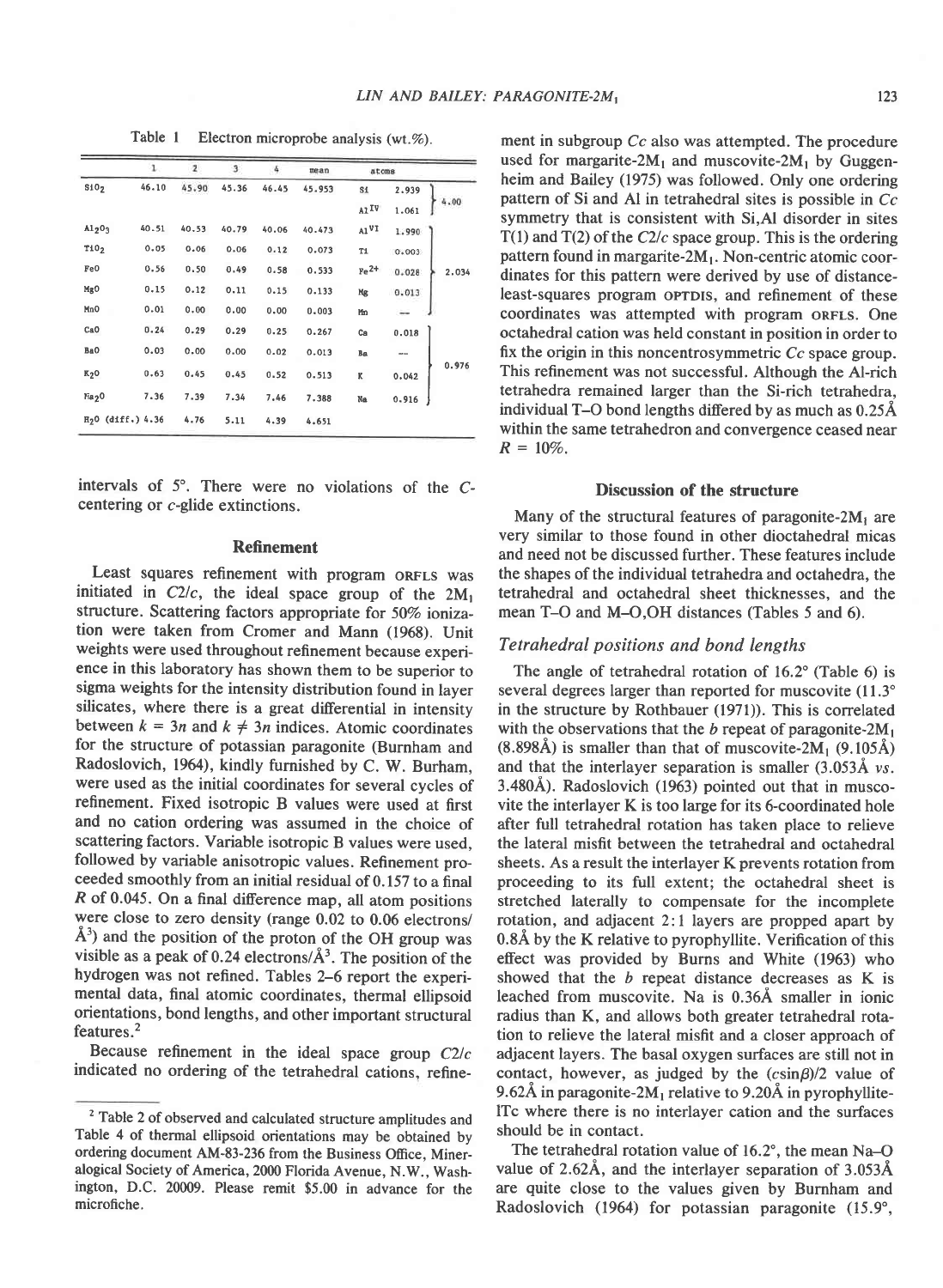Table 3. Atomic parameters for paragonite-2 $M_1$  in C2/c, with esd's in parentheses

| Atom      | ×             | y         | z.             | $B_{\text{equity}}$ . | $P_{11}$            | $B_{22}$  | $B_{33}$   | $B_{12}$      | $\beta_{13}$ | $B_{23}$     |
|-----------|---------------|-----------|----------------|-----------------------|---------------------|-----------|------------|---------------|--------------|--------------|
| T(1)      | 0.9528(3)     | 0.4288(2) | 0.1409(1)      | 0.93                  | 0.0050(4)           | 0.0017(2) | 0.00114(4) | $-0.0003(2)$  | 0.0002(1)    | 0,00005(8)   |
| T(2)      | 0.4401(3)     | 0.2578(2) | 0.1409(1)      | 0.95                  | 0.0056(5)           | 0.0016(2) | 0.00116(5) | 0.0001(3)     | 0.0002(1)    | 0.00002(8)   |
|           | $M(1)$ 0.2500 | 0.7500    | 0.0000         |                       |                     |           |            |               |              |              |
| M(2)      | 0.2499(3)     | 0.0832(2) | $-0.00002(10)$ | 0.90                  | 0.0051(5)           | 0.0015(2) | 0.00112(4) | $-0.0006(3)$  | $-0.0001(1)$ | 0.00012(8)   |
| Na        | 0,0000        | 0.0941(5) | 0.2500         | 2.85                  | 0.0218(18)          | 0.0095(7) | 0,0021(1)  | $-0.0041(66)$ | 0.0025(4)    | 0.0013(2)    |
| O(1)      | 0.9574(7)     | 0.4439(7) | 0.0554(2)      | 1.11                  | 0.0051(13)          | 0.0020(4) | 0.0014(1)  | 0.0008(6)     | $-0.0001(3)$ | 0,00001(20)  |
| 0(2)      | 0.3795(7)     | 0.2516(4) | 0.0554(2)      | 1.08                  | 0.0074(12)          | 0.0015(4) | 0.0013(1)  | $-0.0002(6)$  | 0.0002(3)    | 0.00008(20)  |
| <b>OH</b> | 0.9518(7)     | 0.0628(4) | 0.0512(2)      | 1.11                  | 0.0061(12)          | 0.0024(4) | 0.0013(1)  | $-0.0008(6)$  | 0.0004(3)    | $-0.0005(2)$ |
| O(3)      | 0.3739(8)     | 0.0914(5) | 0.1743(2)      | 1.50                  | 0.0134(14)          | 0.0027(4) | 0.0015(1)  | $-0.0007(6)$  | 0.0004(3)    | 0.0002(2)    |
| O(4)      | 0.7491(8)     | 0.2960(4) | 0.1628(2)      |                       | $1.48$ $0.1221(14)$ | 0.0029(4) | 0.0015(1)  | $-0.0001(7)$  | 0.0004(4)    | 0.0005(2)    |
| 0(5)      | 0.2475(8)     | 0.3818(4) | 0.1748(2)      |                       | 1.45 0.0111(14)     | 0.0026(4) | 0.0016(1)  | 0.0009(7)     | 0.0007(3)    | 0.00001(20)  |
| н         | 0.8866        | 0.1458    | 0.0706         |                       |                     |           |            |               |              |              |

2.640Å, and 3.078Å, respectively) and are all in the direction expected for a specimen closer to the ideal end member composition. The differences relative to the  $2M_1$ , 3T, and lM paragonite structures determined by high

voltage texture electron diffraction patterns reflect in part the larger determinative errors in the latter structures. The tetrahedral rotation values for these three structures range from 15.7° to 19.1°, the mean Na-O bond lengths

Table 5. Calculated bond lengths and angles, with esd's in parentheses

| Bond angles $(°)$<br>Bond lengths (Å) |                   |                                                                                           | Bond lengths (Å) |                            | Bond angles (°)     |                    |                    |  |  |
|---------------------------------------|-------------------|-------------------------------------------------------------------------------------------|------------------|----------------------------|---------------------|--------------------|--------------------|--|--|
|                                       |                   | Tetrahedron $T(1)$                                                                        |                  | Octahedron M(1)            |                     |                    |                    |  |  |
| $T(1)-0(1)$                           | 1.655(5)          |                                                                                           |                  | $M(1)-O(1)$                | 2.253x2             | $0(1)-M(1)-0(2)$   | $81.1(2) \times 2$ |  |  |
| $-0(3)$                               | 1.647(5)          |                                                                                           |                  | $-0(2)$                    | 2.249x2             | $-0H$              | 79.6(2)x2          |  |  |
| $-0(4)$                               | 1.653(4)          |                                                                                           |                  | $-0H$                      | 2.160x2             | $0(2)-M(1)-0H$     | 79.6(2)x2          |  |  |
| $-0(5)$                               | 1.655(5)          |                                                                                           |                  | mean                       | 2,221               | mean [shared M(2)] | 80.1               |  |  |
| mean                                  | 1.653             |                                                                                           |                  |                            |                     |                    |                    |  |  |
| $0(1)-0(3)$                           | 2.704(6)          | $0(1)-T(1)-0(3)$                                                                          | 110.0(2)         | $0(1)-0(2)$                | $3.421(5) \times 2$ | $0(1)-M(1)-0(2)$   | 98.9(2)x2          |  |  |
| $-0(4)$                               | 2.738(6)          | $-0(4)$                                                                                   | 111.7(2)         | $-OR$                      | $3.392(5) \times 2$ | $-OH$              | $100.4(2)\pi2$     |  |  |
| $-0(5)$                               | 2.702(7)          | $-0(5)$                                                                                   | 109.4(2)         | $0(2)-0H$                  | $3.388(5) \times 2$ | $O(2)-M(1)-OR$     | 100.4(2)x2         |  |  |
| $0(3)-0(4)$                           | 2.711(6)          | $O(3)-T(1)-O(4)$                                                                          | 110.4(2)         | mean(unshared)             | 3,400               | mean (unshared)    | 99.9               |  |  |
| $-0(5)$                               | 2.673(6)          | $-0(5)$                                                                                   | 108.1(2)         |                            |                     |                    |                    |  |  |
| $0(4)-0(5)$                           | 2.661(6)          | $0(4)-T(1)-0(5)$                                                                          | 107.1(2)         |                            |                     | Octahedron M(2)    |                    |  |  |
| mean                                  | 2.698             | mean                                                                                      | 109.5            |                            |                     |                    |                    |  |  |
|                                       |                   |                                                                                           |                  | $M(2)-O(1)$                | 1.908(4)            |                    |                    |  |  |
|                                       |                   | Tetrahedron T(2)                                                                          |                  |                            | 1.923(4)            |                    |                    |  |  |
|                                       |                   |                                                                                           |                  | $-0(2)$                    | 1.907(4)            |                    |                    |  |  |
| $T(2)-0(2)$                           | 1.654(5)          |                                                                                           |                  |                            | 1.930(4)            |                    |                    |  |  |
| $-0(3)$                               | 1.661(5)          | $T(1)-0(3)-T(2)$                                                                          | .124.6(2)        | $-0H$                      | 1.891(4)            |                    |                    |  |  |
| $-0(4)$                               | 1.644(5)          | $-0(4)-$                                                                                  | 134.2(2)         |                            | 1.891(4)            |                    |                    |  |  |
| $-0(5)$                               | 1.649(4)          | $-0(5)-$                                                                                  | 124.7(2)         | mean                       | 1.908               |                    |                    |  |  |
| mean                                  | 1.652             | mean                                                                                      | 127.8            |                            |                     |                    |                    |  |  |
|                                       |                   |                                                                                           |                  | $0(1)-0(2)$                | 2.759(5)            | $0(1)-M(2)-0(1)$   | 92.2(2)            |  |  |
| $0(2)-0(3)$                           | 2.702(6)          | $0(2)-T(2)-0(3)$                                                                          | 109.2(2)         |                            | 2.767(5)            |                    | 92.3(2)            |  |  |
| $-0(4)$                               | 2,728(6)          | $-0(4)$                                                                                   | 111.6(2)         | $-OH$                      | 2.754(6)            | $-OH$              | 92.5(2)            |  |  |
| $-0(5)$                               | 2.709(6)          | $-0(5)$                                                                                   | 110.2(2)         |                            | 2.795(6)            |                    | 94.8(2)            |  |  |
| $0(3)-0(4)$                           | 2.670(6)          | $0(3)-T(2)-0(4)$                                                                          | 107.8(2)         | $0(2)-0H$                  | 2.759(5)            | $O(2)-M(2)-OH$     | 92.5(2)            |  |  |
| $-0(5)$                               | 2.664(6)          | $-0(5)$                                                                                   | 107.2(2)         |                            | 2.795(5)            |                    | 94.8(2)            |  |  |
| $0(4)-0(5)$                           | 2.709(6)          | $0(4)-T(2)-0(5)$                                                                          | 110.7(2)         | mean(unshared)             | 2.772               | mean (unshared)    | 93.2               |  |  |
| mean                                  | 2.697             | mean                                                                                      | 109.5            |                            |                     |                    |                    |  |  |
|                                       |                   |                                                                                           |                  | $0(1)-0(1)$                | 2.430(9)            | $0(1)-M(2)-0(1)$   | 78.8(1)            |  |  |
|                                       | Interlayer cation |                                                                                           |                  | $0(2)-0(2)$                | 2.430(8)            | $0(2)-M(2)-0(2)$   | 78.6(2)            |  |  |
|                                       | inner             | outer                                                                                     |                  | $OH - OH$                  | 2.353(8)            | OH $-M(2)-OH$      | 77.0(2)            |  |  |
|                                       |                   |                                                                                           |                  | mean[shared M(2)]          | 2.404               | mean [shared M(2)] | 78.1               |  |  |
| $Na - O(3)$                           | 2.496(4)          | 3.425(4)                                                                                  |                  |                            |                     |                    |                    |  |  |
| $-0(4)$                               | 2.718(5)          | 3.438(6)                                                                                  |                  | $0(1)-0(2)$                | 2.927(6)            | $0(1)-M(2)-0(2)$   | 98.9(2)            |  |  |
| $-0(5)$                               | 2.657(5)          | 3,248(5)                                                                                  |                  | $-0H$                      | 2.825(5)            | $-0H$              | 96.1(2)            |  |  |
| mean                                  | 2.624             | 3.370                                                                                     |                  | $0(2)-0H$                  | 2.824(6)            | $0(2)-M(2)-0H$     | 96.1(2)            |  |  |
|                                       |                   |                                                                                           |                  | mean[shared $M(1)$ ] 2.859 |                     | mean [shared M(1)] | 97.0               |  |  |
| $H--O(H)$                             | 0.904             | <h-0(h) (001)<="" td="" to=""><td>24.4°</td><td></td><td></td><td></td><td></td></h-0(h)> | 24.4°            |                            |                     |                    |                    |  |  |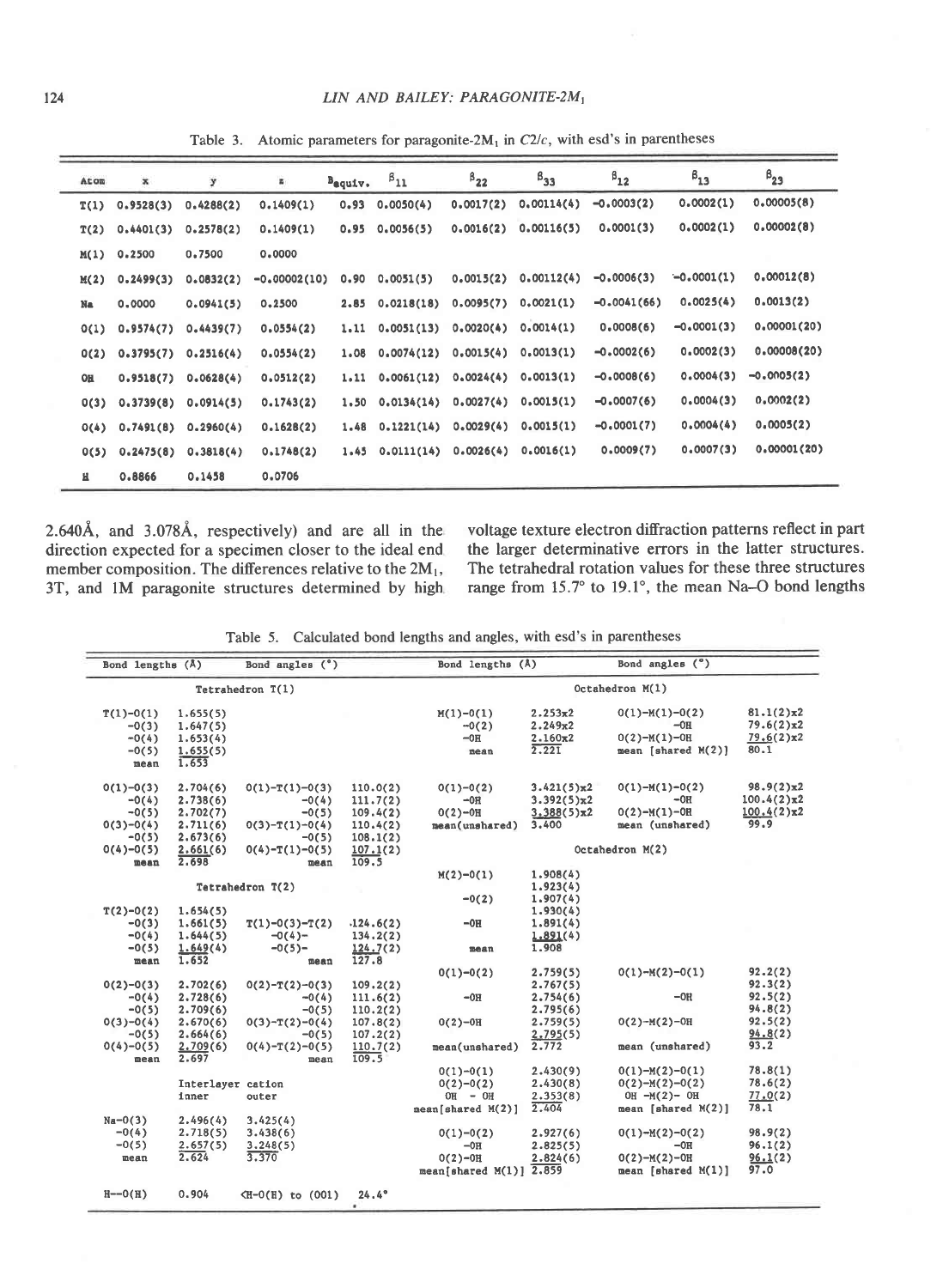| Tetrahedral rotation                                                                                                                                                     | œ   |           | 16.2°            |                     |
|--------------------------------------------------------------------------------------------------------------------------------------------------------------------------|-----|-----------|------------------|---------------------|
| Tetrahedral angle                                                                                                                                                        | τ   | T(1)      | $110.4^{\circ}$  |                     |
|                                                                                                                                                                          |     | T(2)      | 110.3°           |                     |
| Octahedral rotation                                                                                                                                                      | as. |           | $8.3^{\circ}$    |                     |
| Octahedral flattening                                                                                                                                                    | ψ   | M(1)      | $62.1^{\circ}$   |                     |
|                                                                                                                                                                          |     | M(2)      | $57.0^{\circ}$   |                     |
|                                                                                                                                                                          |     | <b>Na</b> | 54.4°            |                     |
| Octahedral distortion*                                                                                                                                                   |     |           | <b>RMS</b>       | $(\sigma \theta)^2$ |
|                                                                                                                                                                          |     | M(1)      | 7.24             | $107.7^{\circ}$     |
|                                                                                                                                                                          |     | M(2)      | 5.43             | 58.9                |
| Sheet thickness:<br>tetrahedral                                                                                                                                          |     |           | 2.243A           |                     |
| octahedral                                                                                                                                                               |     |           | 2.0788           |                     |
| Interlayer separation                                                                                                                                                    |     |           | 3.053Å           |                     |
| Basal oxygen corrugation Az                                                                                                                                              |     |           | $0.226$ Å        |                     |
| Intralayer shift                                                                                                                                                         |     |           | $+0.374a_{2,3}$  |                     |
| Layer offset                                                                                                                                                             |     |           | $+ 0.045a_{1.1}$ |                     |
| Resultant shift                                                                                                                                                          |     |           | $-0.285a_1$      |                     |
| *RMS octahedral distortion parameter is defined by<br>Dollase (1969) as the rms-deviation of the 15<br>octahedral angles from their ideal values. $(\sigma \theta)^2$ is |     |           |                  |                     |
| defined by Robinson et al. (1971) as $\frac{12}{15}$ , $(\theta_1 - 90^{\circ})^2/11$ ,<br>where $\theta_1$ is the observed 0-M-0 angle. $i=1$                           |     |           |                  |                     |

from  $2.56\text{\AA}$  to  $2.62\text{\AA}$ , and the interlayer separations from 3.fi) to 3.064. The predicted rotation angle for the paragonite of this chemical composition is 13.7" according to the equation of McCauley and Newnham (1971) and using their suggested bond length values. The diference between the observed and predicted angles suggests that the latter study needs revision to incorporate newly refined mica structure data and new values for bond lengths.

The mean T-O bond lengths (Table 5) for  $T(1)$  and  $T(2)$ are nearly identical; hence, tetrahedral Si and Al show long-range disorder in paragonite- $2M_1$ , just as in muscovite-2 $M_1$ . The observed mean T-O values of 1.652 $\AA$  and 1.6534 are in excellent agreement with the value of 1.652Å predicted by the regression equation of Hazen and Burnham (1973) for micas. Mean T-O values for the other four paragonite structures reported in the literature are 1.666A  $(2M_1$  structure by Sidorenko *et al.* (1977a)), 1.652Å  $(2M_1$  by Burnham and Radoslovich  $(1964)$ ), 1.659Å (1M by Soboleva et al. (1976)), and 1.646Å (3T by Sidorenko et al. (1977b)). Drits (1975) noted that T-O bond lengths tend to be slightly greater for trioctahedral layer silicates than for dioctahedral forms, but Zvyagin and Soboleva (1979) believed that the paragonites were exceptions to this generalization. They explained that the larger T-O bonds observed in the paragonites studied by electron difraction were a result of attraction of the basal oxygens by the small Na ions imbedded in the ditrigonal cavities. This was considered to cause both a large fotation angle and a lengthening of the T-O bonds. This effect is not substantiated by the present study.

## Beta angle and interlayer region

Each 2:1 layer of the  $2M_1$  structure ideally has a stagger or intralayer shift of a/3 of the upper tetrahedral

Table 6. Other structural features of paragonite- $2M_1$  sheet relative to the lower tetrahedral sheet. Adjacent layers are positioned so that the directions of stagger alternate regularly by angles of  $+120^{\circ}, -120^{\circ}, +120^{\circ}$ ... If the hexagonal rings of adjacent layers exactly superimpose around the interlayer cation there is a resultant shift of  $-a/3$  between layer 1 and layer 3 to give a resultant beta angle of 95'. In most K-micas the observed resultant shift and  $\beta$  angle are larger than ideal as a consequence of octahedral flattening and rotation and of M(1) being larger than M(2). These structural effects cause the stagger within each layer to be appreciably larger than  $a/3$ , and in addition there is a small offset of adjacent layers around the interlayer K. In the paragonite of this study the intralayer staggers are  $+0.374a$  instead of 0.333a, quite similar to those in the  $2M_1$  K-micas, but adjacent 2:1 layers are offset around the interlayer Na by  $+0.045a_1 =$ 0.23A. This offset is five times the magnitude of the offset reported for muscovite-2 $M_1$  by Rothbauer (1971), and is opposite in direction so that  $\beta$  is reduced in size rather than increased,  $(\beta = 94.35^{\circ}$  relative to 95.74°).

> A similar reduction in  $\beta$  angles has been noted in the other paragonite structures in the literature. Soboleva et al. (1977) explain the observed offsets of layers around the interlayer Na as the overall result of mutual repulsion between tetrahedral cations of adjacent layers, interaction of the H proton with the interlayer cation, and mutual repulsion of oxygen anions across the interlayer gap. Although the first factor is strongest it does not provide the required lateral ofiset, which must be due to the second and third factors. The authors attribute the positive direction of layer offset observed in paragonite-1M to a relatively small corrugation of the basal oxygen surface  $(\Delta z = 0.10\text{\AA})$  so that the interaction of the H proton (directed toward the vacant  $M(1)$  site) with the interlayer cation becomes dominant in the lM form. According to this explanation the more corrugated basal surfaces found in most other dioctahedral micas would accentuate repulsion between the closest oxygens of adjacent layers and would tend to displace the upper layer in the opposite direction (along  $-a_1$  rather than  $+a_1$ ) relative to the lower layer.

> The explanation above requires modification because the H proton has been shown to be quite pliant in position in dioctahedral micas due to its repulsion by the interlayer cation. It is not likely to be able to cause an offset of an entire 2:1 layer by 0.23Å. For paragonite-1M, discussed by Soboleva *et al.* (1977), it is also true that the symmetry precludes any resultant shift of the Na by the H proton, because the 2-fold rotation axis through the Na relates a  $H^+$  below to an oppositely directed  $H^+$  at an equal distance above. For the paragonite- $2M_1$  of this study the  $H<sup>+</sup>$  protons are on the same side of the Na and would tend to repel it along  $-b_1$  (Fig. 1) if forceful enough. No such effect is noted. Instead the corrugation of the basal oxygen surfaces ( $\Delta z = 0.23$ Å) due to tetrahedral tilting around the vacant  $M(1)$  site places  $O(3)$  atoms of adjacent layers in closest contact (3.102A), and repulsion between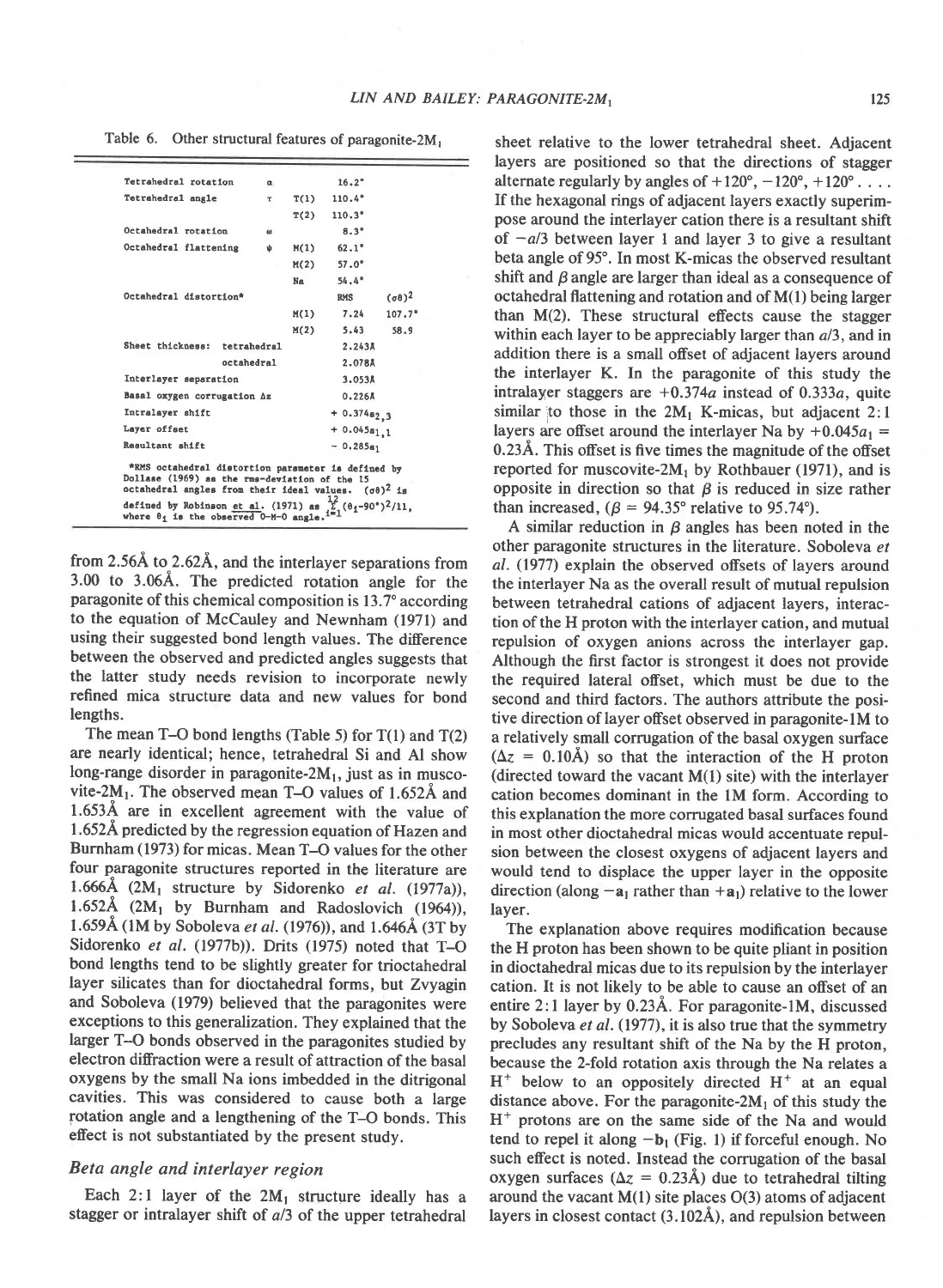

Fig. 1. Projection of interlayer region between layers 1 and 2 onto (001). Tetrahedral tilting around vacant M(1) sites moves O(4) atoms (unshaded) away from median plane at  $z = 0.25$ . Repulsion between O(3) atoms in closest contact offsets upper layer along  $+a$ . Cations above median plane shown as solid circles.

them shifts the upper tetrahedral sheet in the  $+a_1$  direction of the 2M<sub>1</sub> cell by an average of  $0.045a = 0.23\text{\AA}$  (Fig. 1). For paragonite-1M the resultant offset of layers along  $+a_1$  of the 1M cell is smaller both because the different geometry of layer stacking causes repulsion along the  $-a_2$ and  $-a_3$  pseudohexagonal axes at the same time (with a smaller resultant along  $+a_1$ ) and because adjacent O(3) atoms do not approach as closely (3.1964) across the interlayer gap as for paragonite-2 $M_1$  (3.102Å). Although the interlayer geometry is the same for muscovite- $2M_1$  as for paragonite- $2M_1$  the large size of the interlayer K apparently blocks any significant layer offset. The dominance of the interlayer cation size in muscovite- $2M_1$  is illustrated by the variability in direction of the small offsets found in different specimens  $(-0.005a_1)$  per layer by Rothbauer (1971),  $-0.005a_1$  by Güven (1971), but  $+0.001a_1$  by Burnham and Radoslovich (1964),  $+0.002a_1$ by Gatineau (1963), and  $+0.002a_1$  by Birle and Tettenhorst (1968)—all as quoted by Bailey (1980) but taking into account that his values are for total offset per unit rather than per layer). These values are measured on orthogonal projections between the positions of the tetrahedral cations in adjacent layers.

The large decrease in interlayer separation in paragonite-2M<sub>1</sub> (3.053Å) relative to muscovite-2M<sub>1</sub> (3.480Å) reduces the normally thick trigonal antiprism around K to an octahedron of nearly ideal shape around Na ( $\psi$  = 54.4°). The mean Na–O bond length of  $2.624\text{\AA}$  is still considerably larger than predicted  $(2.38\text{\AA})$  from the effective ionic radii of Shannon (1976). The same is true of the observed mean Na-O bonds in the other paragonite structures (range  $2.56\text{\AA}$  to  $2.64\text{\AA}$ ). The deviation between observed and predicted values is due partly to the corrugation of the basal oxygen surface that creates an irregular interlayer cavity. The O(3) atoms that approach each other most closely across the interlay^er gap also coordinate most closely with the Na  $(2.496\text{\AA})$ . The O(4) atoms that have been depressed or elevated away from the mean plane of their neighbors by tetrahedral tilting in turn are farthest from the Na  $(2.718\text{\AA})$ , whereas the O(5) atoms are intermediate in approach. An irregular interlayer cavity due to the corrugation effect also exists around K in muscovite- $2M_1$ , but the differences between individual K-O bond lengths are much smaller ( $\Delta = 0.04$ Å) than in paragonite-2M<sub>1</sub> ( $\Delta = 0.22\text{\AA}$ ). The closest observed approach of Na- $O(3)$  = 2.496Å is in accord with the observation that in micas the bond lengths to the interlayer cation tend to be at least 0.lA larger than the sums of the ionic radii for six-fold coordination. This deviation increases with decreasing tetrahedral twist and increasing efective coordination number for the cation.

#### Acknowledgments

We are indebted to Prof. Dr. Martin Frey of the University of Basel and Professor C. V. Guidotti of the University of Maine for provision of the specimen studied and to C. A. Geiger for an electron probe analysis. This research was supported in part by grant EAR-E106124 from the National Science Foundation and in part by grant 13157-AC2-C from the Petroleum Research Fund, administered by the American Chemical Society.

#### **References**

- Bailey, S. W. (1980) Structures of layer silicates. Chap. I in G. W. Brindley and G. Brown, Eds., Crystal Structures of Clay Minerals and their X-ray Identification, p. 1-123. Mineralogical Society, London.
- Bearth, P. (1973) Gesteins- und Mineralparagenesen aus den Ophiolithen von Zermatt. Schweizerische Mineralogische und Petrographische Mitteilungen, 53, 299-334.
- Bearth, P. and Stern, W. (1979) Zur Geochemie von Metapillows der Region Zermatt-Saas. Schweizerische Mineralogische und Petrographische Mitteilungen, 59, 349–373.
- Birle, J. D. and Tettenhorst, R. (1968) Refined muscovite structure. Mineralogical Magazine, 36, 883-886.
- Burnham, C. W. and Radoslovich, E. W. (1964) Crystal structures of coexisting muscovite and paragonite. Carnegie Institute of Washington Year Book 63, 232-236.
- Burns, A. F. and White, J. L. (1963) The efiect of potassium removal on the b-dimension of muscovite and dioctahedral soil micas. Proceedings of the International Clay Conference 1963, Stockholm, 1, 9-16, Pergamon Press, London.
- Cromer, D. T. and Mann, J. B. (1968) X-ray scattering factors computed from numerical Hartree-Fock wave functions. Acta Crystallographica, A24, 321-324.
- Dollase, W. A. (1969) Crystal structure and cation ordering of piemontite. American Mineralogist, 54, 710-717.
- Drits, V. A. (1975) Structural and crystallochemical peculiarities of layer silicates. In The Crystallochemistry of Minerals in the Solution of Geologic Problems, p. 35-51 (in Russian). "Nauka", Moscow.
- Gatineau, L. (1963) Localisation des remplacements isomorphiques dans la muscovite. Comptes Rendus Hebdomadaires des